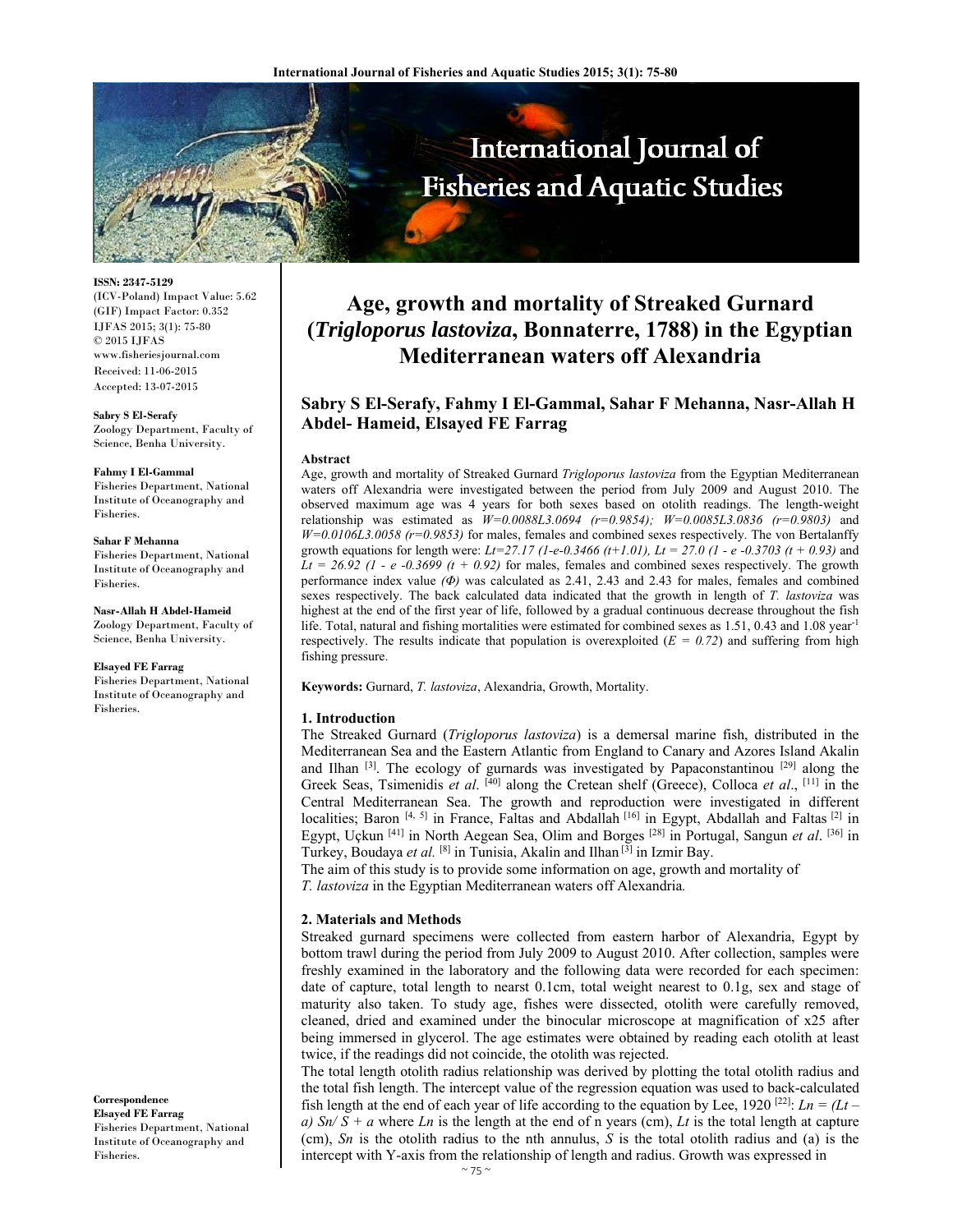terms of the von Bertalanffy <sup>[6]</sup> equation;  $Lt=L\infty$  (1-e-k (t-to)) where *Lt* is the fish length at age  $t$ ;  $L\infty$  represent the asymptotic length; *k* is a relative growth coefficient and *to*  theoretical age when fish length is zero. Growth parameter (*L∞* and *K*) were estimated using the *a* and *b* constants of the linear relationship between *Lt* and *L t+1* after Ford [17]-Walford  $[^{43}]$  formula,  $L_{t+1} = L_{\infty} (1-e^{-K}) + e^{-K} L t$  Where,  $L_{\infty} = a/I - b$  and *K = -Ln (b)*. The initial condition parameter (to) was calculated by applying the inverse von Bertalanffy growth equation:  $T<sub>o</sub>=$  $t + \frac{f(1/k)}{(L_n (L_\infty - L_t)/L_\infty)}$ .

The length-weight relationship was described by the equation;  $W=$ *aLb* where *W* is the total weight (g), *L* is the total length (cm), *a* and *b* are the regression constants. Le Cren [21]. The growth type was identified by Students *t-test* which was applied to determine the significance of differences between the isometric growth  $(b=3)$  and allometric growth  $(b#3)$ according to the equation *ts= (b-3)/Sb*, where *Sb* is the standard error of the slope. Morey *et al.* [26].

Growth performance index *(ΦL=logk+2 log L∞)* were estimated by Moreau *et al.*  $^{[25]}$ , where *k* is a growth coefficient and  $L\infty$  is a maximum length. Total mortality rate (Z) was estimated by two methods, the first is linearized catch curve Ricker [35] and the second from length-converted catch curve Pauly <a>[32]</a>. Natural mortality coefficient (M) was calculated from different methods; Djabalia et al. [12], Ursin [42] and Taylor  $[38]$ . The Fishing mortality coefficient  $(F)$  and the exploitation ratio (E) were calculated by the equation F=Z-M and  $E=F/Z$  Pauly  $[31]$ 

#### **3. Results**

#### **3.1. Age determination and growth in length**

The relation between the total body length and the otolith radius of *T. lastoviza* was establishing for the reliability of otolith for age determination. The age estimates were obtained by reading 388 male and 454 females ranging from 11.3 to 24.4cm in total length. The constants *a* and *b* were calculated using the least square method, and the relationship can be expressed by the following equations:  $L = -1.972 + 0.447 x$ and  $L = -1.505 + 0.435x$  for males and females respectively. The back-calculated lengths for males and females of *T. lastoviza* at the end of the different years of life are given in tables (1 and 2). Thus, it's clear that, the mean calculated length at the end of each year of life for males were 13.63, 17.57, 20.44 and 22.38 cm for 1st, 2nd, 3rd and 4th year of life respectively, while the back-calculated lengths at the end of each year of life of females were 13.77, 17.84, 20.73 and 22.64 cm for1st, 2nd, 3rd and 4th years of life respectively. It is also evident that both males and females of *T. lastoviza* attain their highest growth in length at the end of the first year of life, after which the annual increment in length decreases gradually with further increase in age until reaches its minimum value at the end of the last year of life.

**Table 1:** Back-calculated lengths at the different years of life of *T. lastoviza* (males) from the Egyptian Mediterranean water, off Alexandria.

| Age       | No. | <b>Observed</b>           | <b>Back calculated length</b> |       |       |       |  |
|-----------|-----|---------------------------|-------------------------------|-------|-------|-------|--|
| (year)    |     | length (cm)               |                               | П     | Ш     | IV    |  |
|           | 102 | 15.05                     | 14.02                         |       |       |       |  |
| Н         | 185 | 18.12                     | 13.87                         | 17.92 |       |       |  |
| Ш         | 89  | 21.01                     | 13.76                         | 17.71 | 20.52 |       |  |
| IV        | 12  | 22.79                     | 12.87                         | 17.09 | 20.36 | 22.38 |  |
|           |     | Average calculated length | 13.63                         | 17.57 | 20.44 | 22.38 |  |
| Increment |     | 13.63                     | 3.94                          | 2.87  | 1.94  |       |  |
|           |     | % of increment            | 60.90                         | 17.62 | 12.81 | 8.67  |  |

**Table 2:** Back-calculated lengths at the different years of life of *T. lastoviza* (females) from the Egyptian Mediterranean water, off Alexandria.

| Age    |     | <b>Observed</b>           | <b>Back calculated length</b> |       |       |       |  |
|--------|-----|---------------------------|-------------------------------|-------|-------|-------|--|
| (year) | No. | length (cm)               |                               | Н     | Ш     | IV    |  |
|        | 113 | 15.01                     | 14.06                         |       |       |       |  |
| Н      | 223 | 18.44                     | 13.84                         | 17.96 |       |       |  |
| Ш      | 108 | 21.08                     | 13.66                         | 17.82 | 20.84 |       |  |
| IV     | 10  | 22.93                     | 13.52                         | 17.75 | 20.62 | 22.64 |  |
|        |     | Average calculated length | 13.77                         | 17.84 | 20.73 | 22.64 |  |
|        |     | Increment                 | 13.77                         | 4.07  | 2.89  | 1.91  |  |
|        |     | % of increment            | 60.82                         | 17.99 | 12.75 | 8.44  |  |

## **3.2. Length-Weight relationship**

The total length measurements of male specimens ranged from 12 to 23cm, while the total weight measurements varied from 19.3 to 134.9gm. In case of females the total length and total weight measurements ranged from 11 to 24cm and from 14.2 to 154.2gm respectively. The length-weight relationship parameters were estimated as in Table [3]. According to the student t-test, isometric growths were observed for both male and female. Also for all fish, weight increased isometrically with length.

**Table 3:** Length-weight relationship parameters of *T. lastoviza* from the Egyptian Mediterranean water off Alexandria.

| Sex     | N   | a      |        |        | t-test              |
|---------|-----|--------|--------|--------|---------------------|
| male    | 397 | 0.0088 | 3.0694 | 0.9854 | 0.5891 <sup>a</sup> |
| females | 490 | 0.0085 | 3.0836 | 0.9803 | 0.8236 <sup>b</sup> |
| A11     | 910 | 0.0106 | 3.0058 | 0.9853 | 0.0064              |
|         |     |        |        |        |                     |

*a(t-test, t<t 0.05, t=1.66), b(t-test, t<t 0.05, t=1.65)*

#### **3.3. Back-calculated weight**

The estimation of growth in weight for each year of life for *T.lastoviza* was obtained by applying the calculated total length to the length -weight equation as seen in Table (4 and 5). The mean weight for each age group of males was estimated to be 26.80, 58.34, 92.66 and 122.39 g. during the 1st, 2nd, 3rd and 4th years of life respectively, while for females the mean calculated weights at the end of each year of life were 27.65, 61.45, 97.57 and 128.03 gm. during the 1st, 2nd, 3rd and 4th years of life respectively. The results indicated that, the highest increment in weight takes place at the end of the third year of life for both males and females 92.66g (34.32%) and 36.12gm (28.22) respectively, while the lowest input in weight was recorded at the end of the first year of life being; 26.80g (21.90%) for males and 27.65g (21.60%) for females.

**Table 4:** Back-calculated weight at the different years of life of *T. lastoviza* (males) from the Egyptian Mediterranean water, off Alexandria.

| Age       |     | <b>Observed</b>           | <b>Back calculated weight</b> |       |       |        |
|-----------|-----|---------------------------|-------------------------------|-------|-------|--------|
| (year)    | No. | weight $(g)$              |                               | Н     | Ш     | IV     |
|           | 102 | 36.21                     | 29.13                         |       |       |        |
| П         | 185 | 64.01                     | 28.18                         | 61.87 |       |        |
| Ш         | 89  | 100.82                    | 27.50                         | 59.67 | 93.77 |        |
| IV        | 12  | 129.40                    | 22.40                         | 53.49 | 91.55 | 122.39 |
|           |     | Average calculated weight | 26.80                         | 58.34 | 92.66 | 122.39 |
| Increment |     | 26.80                     | 31.54                         | 34.32 | 29.73 |        |
|           |     | % of increment            | 21.90                         | 25.77 | 28.04 | 24.29  |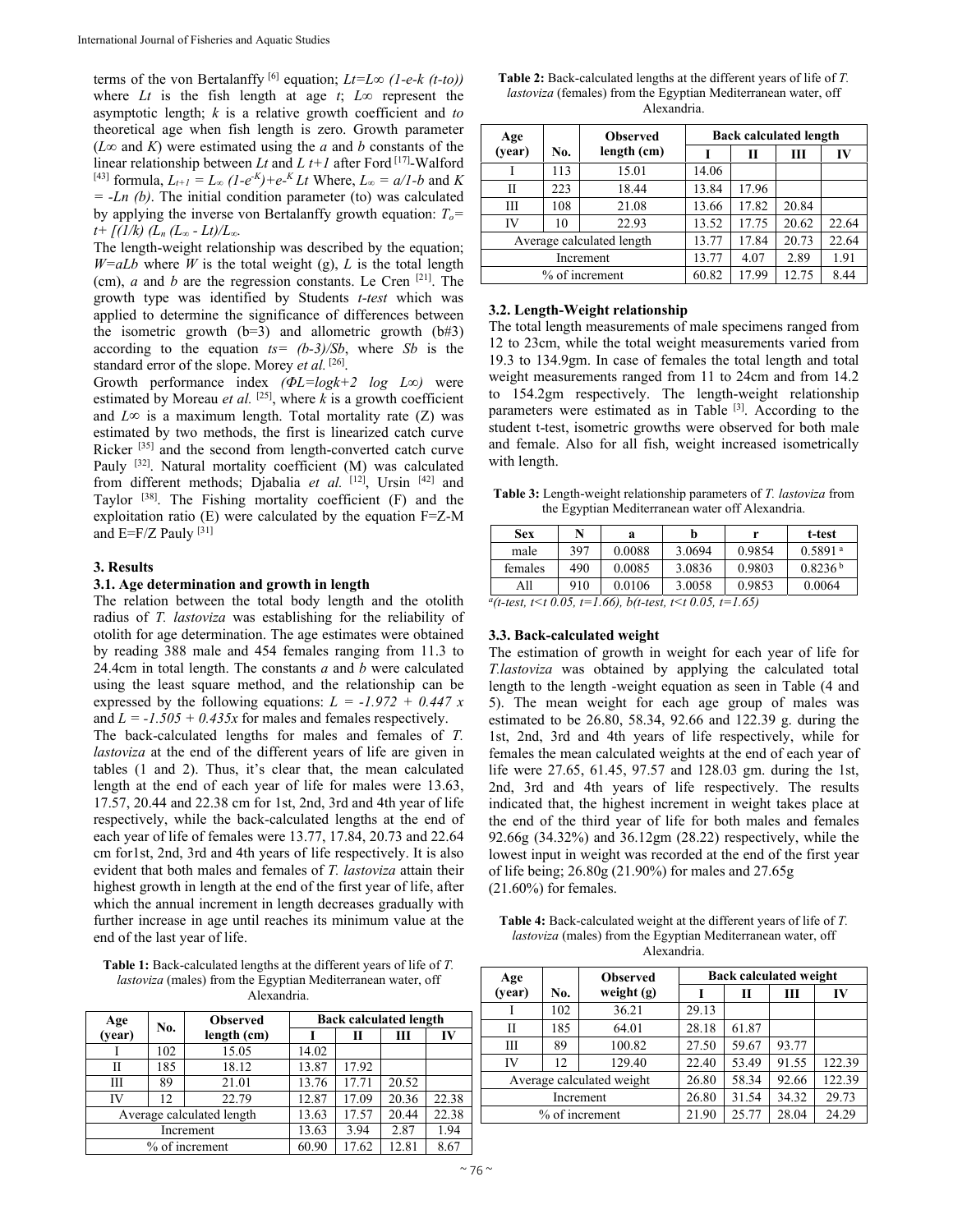**Table 5:** Back-calculated weight at the different years of life of *T.lastoviza* (females) from the Egyptian Mediterranean water, off Alexandria.

| Age       | No. | <b>Observed</b>           | <b>Back calculated weight</b> |       |       |        |  |
|-----------|-----|---------------------------|-------------------------------|-------|-------|--------|--|
| (year)    |     | weight $(g)$              |                               | П     | Ш     | IV     |  |
|           | 113 | 36.05                     | 29.47                         |       |       |        |  |
| Н         | 223 | 68.0                      | 28.07                         | 62.69 |       |        |  |
| Ш         | 108 | 102.73                    | 26.96                         | 61.20 | 99.17 |        |  |
| IV        | 10  | 133.16                    | 26.12                         | 60.46 | 95.98 | 128.03 |  |
|           |     | Average calculated weight | 27.65                         | 61.45 | 97.57 | 128.03 |  |
| Increment |     | 27.65                     | 33.79                         | 36.12 | 30.46 |        |  |
|           |     | % of increment            | 21.60                         | 26.40 | 28.22 | 23.79  |  |

#### **3.4. Theoretical growth in length and weight**

The von Bertalanffy growth parameters were estimated and the obtained equations were as follows: Lt =  $27.17$  (1-e -0.3466 (t)  $+ 1.01$ ); Lt = 27.0 (1- e-0.3703 (t + 0.93)) and Lt = 26.92 (1- e-0.3699 ( $t + 0.92$ )) for males, females and combined sexes respectively. On the other hand the obtained theoretical growth in weight equations of males, females and combined sexes of *T. lastoviza* can be represented as follow: Wt = 222.01 [1–e - 0.3466 (t + 1.01)] 3.0694; Wt = 220.45 [1– e-0.3703 (t + 0.93)] 3.0836 and Wt = 210.78 [1-e -0.3699 (t + 0.92)] 3.0058 respectively. The calculated von Bertalanffy growth parameters and growth performance index values were given in Table 6.

**Table 6:** Parameters of the von Bertalanffy growth and growth performance (Φ) values of *lastoviza* from the Egyptian Mediterranean water off Alexandria.

| <b>Sex</b> | <b>Parameters</b> | Methods             |         |  |
|------------|-------------------|---------------------|---------|--|
|            |                   | <b>Ford-Walford</b> | Gulland |  |
|            | $\infty$ .        | 27.17               | 27.18   |  |
|            | K                 | 0.3466              | 0.3430  |  |
| Male       | to                | $-1.01$             | $-1.05$ |  |
|            | W∞                | 222.01              | 222.11  |  |
|            | Ф                 | 2.41                |         |  |
|            | Lω                | 27.0                | 27.0    |  |
|            | K                 | 0.3703              | 0.3661  |  |
| Female     | to                | $-0.93$             | $-0.97$ |  |
|            | W∞                | 220.45              | 220.41  |  |
|            | Φ                 | 2.43                |         |  |
|            | $\infty$ .        | 26.92               | 26.91   |  |
| Combined   | K                 | 0.3699              | 0.3659  |  |
|            | to                | $-0.92$             | $-0.96$ |  |
|            | W∞                | 210.48              | 210.65  |  |
|            | Φ                 | 2.43                |         |  |

#### **3.5. Mortality**

The annual instantaneous rate of total mortality (Z) derived from two different methods, and the mean values of total mortality were 1.37, 1.61 and 1.51 year for males, females and combined sexes respectively. In the present study, three methods were adopted to estimate of the natural mortality and the average values of the natural mortality (M) were 0.43, 0.44 and 0.43 year for males, females and combined sexes respectively. The fishing mortality coefficient (F) of males, females and combined sex of *T. lastoviza* were 0.95, 1.18, 1.07years respectively.

The obtained results indicated that, the fishing mortality coefficient of females is higher than that of males. This is may be due to that females are more vulnerable to the fishery than males or may be due to the differences in behaviors between females and males. The exploitation rate (E) of males, females and combined sexes of *T. lastoviza* was estimated to be as follows  $E=0.69$ , 0.73 and  $E=0.71$ /year respectively.

### **4. Discussion**

The Total length of Streaked gurnard *T.lastoviza* specimens ranged from 11.0 to 24.0 cm in the research area. This range was compared with the results given by different studies (Table 7). The range values in our sample somewhat differ from those given below probably due to their sampling method, net used, growth, mortality relating to difference in fishing intensity, and fishing characteristics in different geographical areas.

**Table 7:** Maximum size (cm) of *T.lastoviza* as given by various authors in different localities.

| <b>Authors</b>                          | Locality               | <b>Maximum size</b> |
|-----------------------------------------|------------------------|---------------------|
| Lozano & Rey <sup>[23]</sup>            | Spanish Mediterranean  | 32 cm TL            |
| $\overline{\text{Rini}}$ <sup>[7]</sup> | Italian Mediterranean  | 40 cm TL            |
| Papaconstantinou <sup>[29]</sup>        | Greek Sea              | 30 cm TL            |
| Baron <sup>[4]</sup>                    | Dournenez Bay, France  | 45 cm TL            |
| Faltas & Abdallah <sup>[16]</sup>       | Egyptian Mediterranean | 25 cmTL             |
| Boudaya et al. [8]                      | Tunisian water         | $22 \text{ cm}$ TL  |
| Akalin & Ilhan <sup>[3]</sup>           | <b>IzmirBay</b>        | 24.4 cm FL          |
| Present study                           | Alexandria (Egypt)     | 24 cm TL            |

The lengths at the end of the different years of life for males, females and combined sexes of *T. lastoviza* collected from the Egyptian Mediterranean waters were back-calculated using Lee's equation. Data showed that, the mean back-calculated length at the end of each year of life of males and females were: 13.63, 17.57, 20.44 and 22.38cm; 13.77, 17.84, 20.73 and 22.64cm for 1st, 2nd, 3rd and 4th years of life respectively.

It is also evident that both males and females of *T. lastoviza*  attain their highest growth in length at the end of the first year of life (13.63cm for males and 13.77cm for females). Similar result was obtained by Kartaz<sup>[19]</sup>; Baron<sup>[4]</sup>; Faltas & Abdallah [16] and Akalin & Ilhan<sup>[3]</sup>. After which the annual increment in length decreases gradually with further increase in age until reaches its minimum value at the end of the last year of life (1.94 and 1.91cm at the end of 4th year of life for males and females respectively). Kartaz<sup>[19]</sup> in Catalan Sea and Baron<sup>[4]</sup> in Douarnenez Bay found that the age groups of *T. lastoviza*  up to five years. Faltas  $\&$  Abdallah [16] are estimating the mean length for three age groups were 9.0, 16.98 and 22.48cm for combined sexes of *T. lastoviza* in the Egyptian Mediterranean water, off Alexandria by using length frequency data. Boudaya *et al*. [8] in Tunisian water are giving up to five years for males and Four years for females. Akalin and Ilhan [3] in Izmir Bay recorded five and six age groups for males and females respectively. There must be some differences between growth characteristics from one area to another because of differences in the quantity of food and quality of food, prey-predator interactions and fishing pressure as well as climatic and hydrographic conditions.

The length-weight relationship has its important applications in the field of the fisheries management. Equations of the length-weight relationship revealed no differences between sexes, with the coefficient *b* no different from value 3, indicating isometric growth. Similar results were found in the Bay of Biscay and East and West Channel by Dorel<sup>[13]</sup> in the Adriatic Sea; Dulcic and Kraljevic [14]: on the Mediterranean coast of Egypt Abdallah [1]; in the Aegean Sea Moutopoulos and Stergiou<sup>[27]</sup>; Edremit Bay Uçkun<sup>[41]</sup>; Northern Aegean Sea Karakulak et al. <sup>[18]</sup>; South coast of Portugal Olim and Borge<sup>[28]</sup> and North-eastern Mediterranean Sangun *et al.* <sup>[36]</sup> (Table 8).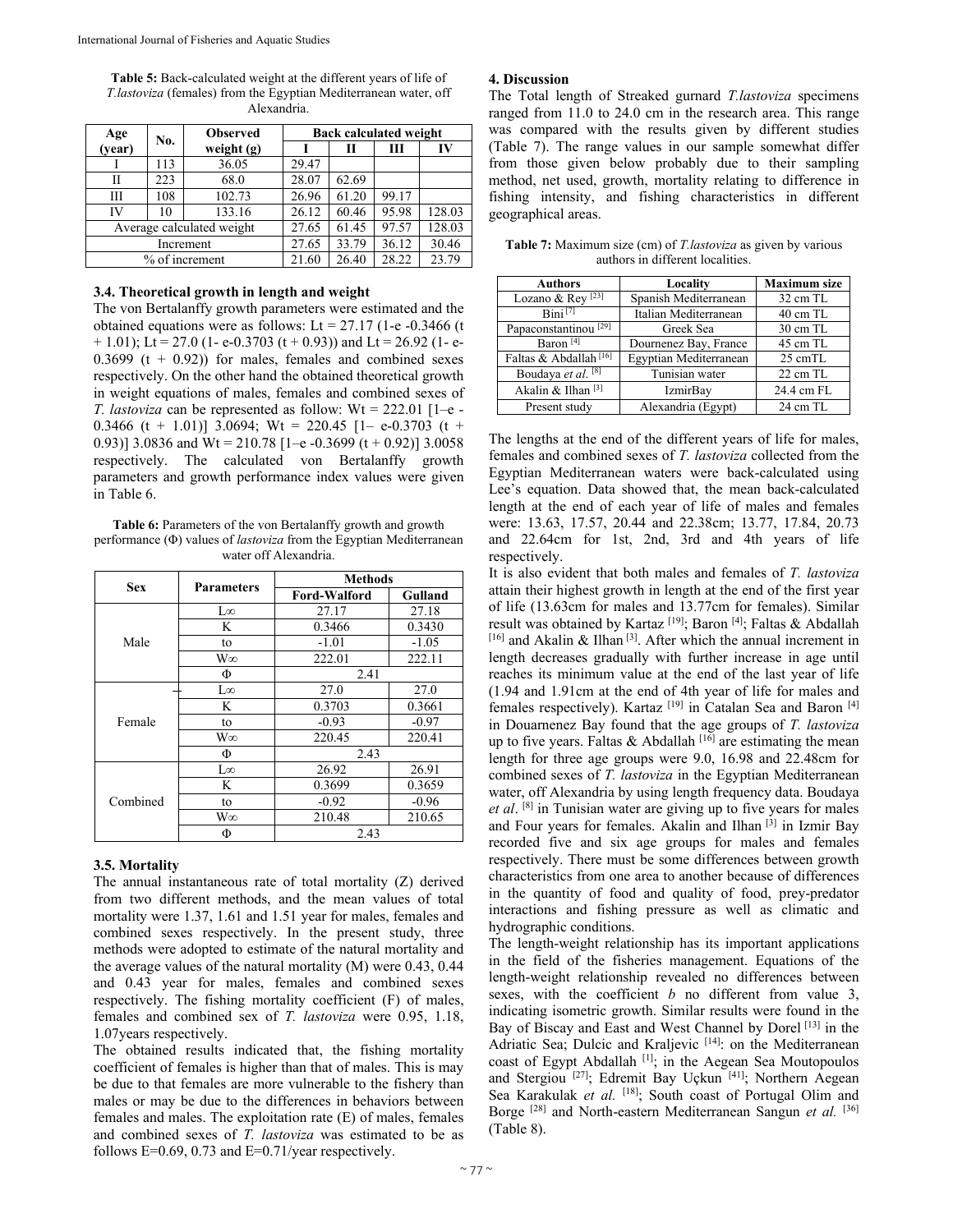| <b>Authors</b>                   | <b>Localities</b>              | <b>Sex</b> | $\mathbf{A}$ | h     | r <sup>2</sup> |
|----------------------------------|--------------------------------|------------|--------------|-------|----------------|
| Dorel <sup>[13]</sup>            | Bay of Biscay                  | $F+M$      | 0.0128       | 2.963 | 0.994          |
| Petrakis&Stergiou <a>[34]</a>    | Greek waters                   | $F+M$      | 0.000017     | 2.951 | 0.98           |
| Dulcic&Kraljevic <sup>[14]</sup> | Eastern Adriatic               | $F+M$      | 0.0000396    | 3.037 | 0.872          |
| Merella et al. <sup>[24]</sup>   | <b>Balearic Island</b>         | $F+M$      | 0.0185       | 2.74  | 0.991          |
| Abdallah, 2002                   | Alexandria (Egypt)             | $F+M$      | 0.023        | 2.951 | 0.984          |
| Santos et al., $[37]$            | Southern Portugal              | $F+M$      | 0.0101       | 3.03  | 0.972          |
| Olim & Porges <sup>[28]</sup>    | South coast of Portugal        | F          | 0.004        | 3.3   | 0.97           |
|                                  |                                | M          | 0.008        | 3.1   | 0.99           |
|                                  |                                | $F+M$      | 0.007        | 3.12  | 0.98           |
| Sangun et al., <sup>[36]</sup>   | North-eastern<br>Mediterranean | $F+M$      | 0.0085       | 3.079 | 0.99           |
| Akalin & Ilhan <sup>[3]</sup>    | Coast of Turkey                | F          | 0.0116       | 3.032 | 0.971          |
|                                  | (Izmir Bay)                    | M          | 0.0136       | 2.971 | 0.959          |
|                                  |                                | $F+M$      | 0.0117       | 3.03  | 0.969          |
| Present study                    | Egyptian                       | F          | 0.0085       | 3.084 | 0.99           |
|                                  | Mediterranean off              | M          | 0.0088       | 3.069 | 0.99           |
|                                  | Alexandria                     | $F+M$      | 0.0106       | 3.006 | 0.99           |

**Table 8:** Length-weight relationships of *T. lastoviza* in different locations.

The von Bertalanffy growth parameters of *T. lastoviza* in different studies were represented in Table 9. In the table, it is clear that there must be some differences between the growth characteristics from one area to another for reasons of quantity and quality of food and hydrographical and climatic conditions. Methodological differences in the age determinations and the number of fish studied may also have an effect in this situation. When we compare the growth performance index (Φ) values of the present study with other studies (Table 9), our data were considerably lower than the data reported by Papaconstantinou<sup>[30]</sup>; Campillo<sup>[10]</sup> and Uçkun [41] for Saronikos, Mediterranean and Edremit Bay, respectively. Nevertheless, our values are higher than the corresponding values determined by Baron [4]; Faltas and Abdallah <sup>[16]</sup>; Boudaya *et al.* <sup>[8]</sup> and Akalin&Ilhan <sup>[3]</sup> for Douarnenez Bay, the Egyptian Mediterranean waters, Tunisian waters and Izmir Bay respectively. The differences of values between regions can be attributed to the difference in the size

of the largest individual as well as the number of species sampled in each area.

Pauly, 1980<sup>[31]</sup> in the review of the natural mortality of 174 fish stocks noted an overall model mortality of M=0.2-0.3 year-1. The natural mortality of *T.lastoviza* in our study area was considerable slightly high (0.43). The annual instantaneous rate of fishing mortality of combined sexes (F=1.07 y-1 was considerably greater than the target (Fopt=0.22) and limit (Flimit=0.29) biological reference point, suggesting that the stock is heavily over-exploited. The exploitation ratio (E=0.71) showed that it was overexploited. This result similar to results recorded by Faltas & Abdallah  $[16]$ . Papaconstantinou  $[30]$  estimated that  $E=0.83$ , which was very high and showed that the stock of *T.lastoviza* was overfished for saronikos Bay. Akalin & Ilhan [3] in Izmir Bay reported that the stock of *T.lastoviza* is rationally exploited (E=0.51). Table (10).

| <b>Authors</b>                   | <b>Localities</b>    | <b>Sex</b> | L∞    | K     | to      | Ø    |
|----------------------------------|----------------------|------------|-------|-------|---------|------|
| Kartaz <sup>[19]</sup>           | Gulf of Lion         | All        | 38.2  |       |         |      |
| Baron $\sqrt[4]{ }$              | Douarnenez Bay       | F          | 35.9  | 0.58  | 0.04    | 2.96 |
|                                  |                      | М          | 36.9  | 0.65  | 0.15    | 2.95 |
|                                  |                      | All        | 35.6  | 0.133 | 1.12    | 2.23 |
| Papaconstantinou <sup>[30]</sup> | Saronikos Gulf       | All        | 38.2  | 0.254 | 0.37    | 2.57 |
| Campillo <sup>[10]</sup>         | Mediterranean waters | All        | 34.7  | 0.372 |         | 2.65 |
| Faltas & Abdallah                | Mediterranean waters | F          | 26.3  | 0.19  | 1.55    | 2.12 |
| [16]                             | (Egypt)              | М          | 26.9  | 0.184 | 1.59    | 2.13 |
|                                  |                      | All        | 26.4  | 0.186 | 1.61    | 2.11 |
| Uckun <sup>[41]</sup>            | Edremit bay          | М          | 33    | 0.13  | $-2.94$ | 2.06 |
| Boudaya et al, [8]               | Tunisian water       | All        | 29.84 | 0.13  | $-3.73$ | 2.15 |
| Akalin & Ilhan $[3]$             | Izmir Bay            | F          | 19.59 | 0.36  | 1.37    | 2.14 |
|                                  |                      | М          | 26.8  | 0.152 | 2.28    | 2.04 |
|                                  |                      | All        | 23.28 | 0.235 | 1.89    | 2.11 |
| Present study                    | Egyptian             | F          | 27    | 0.34  | $-0.95$ | 2.43 |
|                                  | Mediterranean-       | M          | 27.18 | 0.37  | $-1.03$ | 2.41 |
|                                  |                      | All        | 26.92 | 0.37  | $-0.95$ | 2.43 |

**Table 9:** The von Bertalanffy growth parameters and growth performance of *T.lastoviza* in different areas.

**Table 10:** Natural and Fishing mortality and exploitation ratio of *T.lastovza* in different areas.

| <b>Authors</b>                    | Localities         | М          |            |            |
|-----------------------------------|--------------------|------------|------------|------------|
| Papaconstantinou <sup>[30]</sup>  | Saronikos Gulf     | $0.18$ v-1 | $0.86$ y-1 | $0.83y-1$  |
| Faltas & Abdallah <sup>[16]</sup> | Alexandria (Egypt) | $0.81v-1$  | $2.01 v-1$ | $0.75$ v-1 |
| Akalin $\&$ Ilhan <sup>[3]</sup>  | Izmir Bav          | $0.62$ y-1 | $0.63$ v-1 | $0.51$ v-1 |
| Present study                     | Alexandria (Egypt) | 0.43 v-1   | . .07 v-1  | $0.71$ v-  |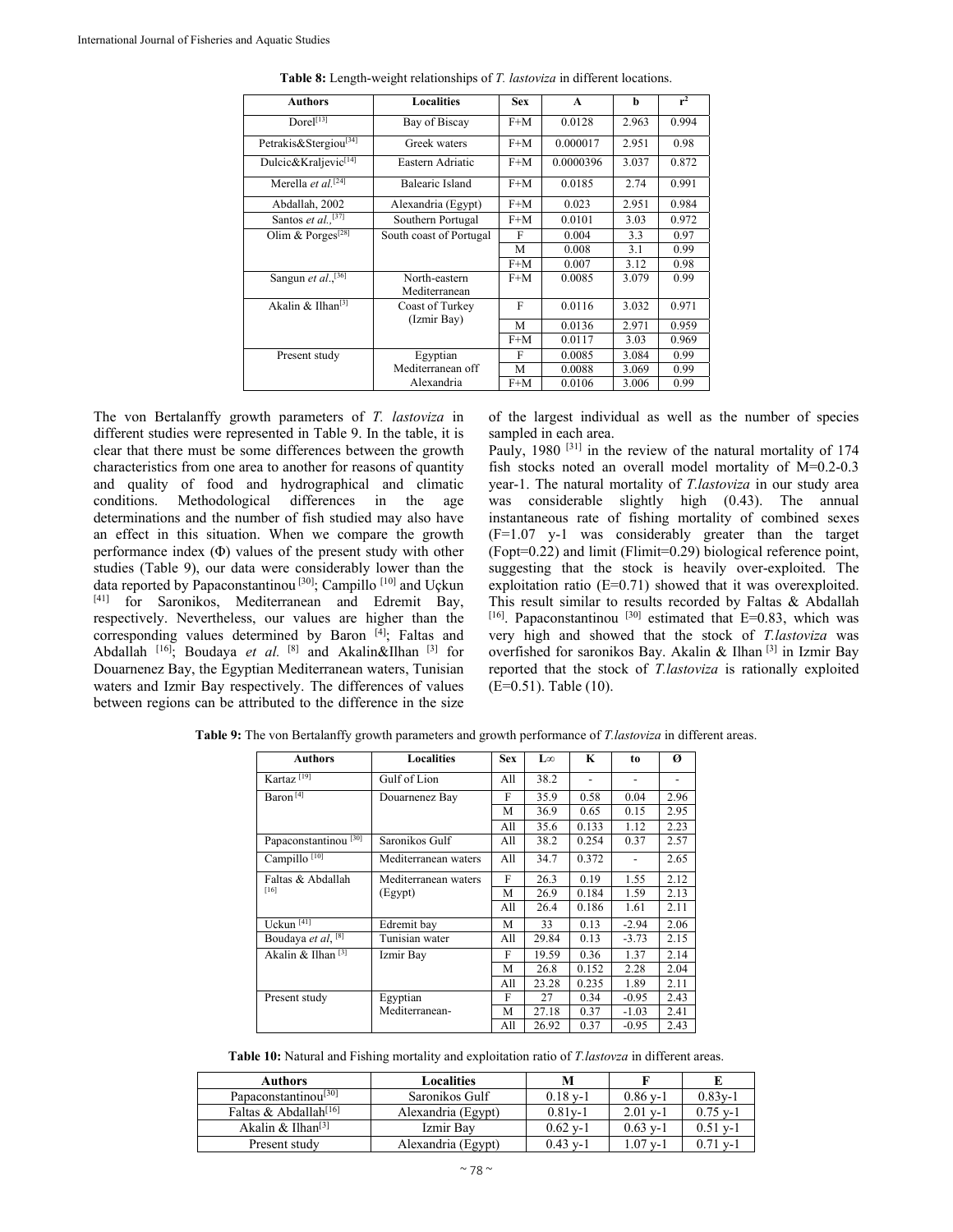## **5. Conclusion**

It can be concluded that the *T. lastoviza stock* off the Egyptian Mediterranean waters, off Alexandria is in a situation of overexploitation and not at sustainable rate, indicating a tendency for catching immature and maturing fishes together. To ensure sustainability of this species, optimum size is required to maximize yield per recruit and allow the stock to recovery through applying management measures including reduction of the present level of fishing effort by about 73% and an increase in the length at first capture. Where reducing of fishing effort seems difficult for socio-economic reasons, it is recommended a closed season with regulate the mesh sizes of the trawl to reducing the by-catch. A new monitoring and control system based on annual data which implements realistic measures with further stock assessment study is urgently needed.

#### **6. References**

- 1. Abdallah M. Length-weight relationship of fishes caught by trawl off Alexandria, Egypt. The ICLARM Quart 2002; 25:1.
- 2. Abdallah M, Faltas SN. Reproductive Biology of *Trigla lucerna* and *Trigloporus lastoviza* in the Egyptian Mediterranean Waters. Bull. Nat. Inst. of Ocean. & Fish. A.R.E 1998; 24:285-304.
- 3. Akalin S, Ilhan D. Age, growth and mortality of Rock Gurnard (*Trigloporus lastoviza*) Bonnaterre, 1788 (Osteichthys: Triglidae) in Izmir Bay. The Black Sea J of Sc. 2013; 3(9):47-56.
- 4. Baron J. Les Triglides (Teleosteens, Scorpaeniformes) De La Baie De Douarnenez. 1-La croissance de *Eutrigla gurnardus, Trigla lucerna, Trigloporus lastoviza* et *Aspitrigla cuculus*. *Cybium* 1985a; 9(2):127-144.
- 5. Baron J. Les Triglides (Teleosteens, Scorpaeniformes) De La Baie De Douarnenez. 1- La Reproduction de *Eutrigla gurnardus, Trigla lucerna, Trigloporus lastoviza* et *Aspitrigla cuculus*. *Cybium* 1985b; 9(3):255-281.
- 6. Bertalanffy LV. A quantitative theory of organic growth. Hum. Biol 1938; 10:181-213.
- 7. Bini G. Atlante dei pesci della coste italiane. Mondo Sommerso 1969; 7:200.
- 8. Boudaya L, Neifar L, Rizzo P, Badalucco C, Bouain A, Fiorentino F. Growth of *Chelidonichthys lastoviza*  (Bonnaterre, 1978) in Tunisia. Rapp. Comm. int. Mer Médit., 2010, 39.
- 9. Boudaya L, Neifar L, Taktak A, Ghorbel M, Bouain A. Diet of *Chelidonichthys obscurus* and *Chelidonichthys lastoviza* (Pisces: Triglidae) from the Gulf of Gabes (Tunisia). J Appl. Ichthyol. 2007; 23:646-653.
- 10. Campillo A. Les pêcheries françaises de Méditeranée: synthèse des connaissances. Institut Francais de Recherche pour Exploitation de la Mer, France, 1992.
- 11. Colloca F, Ardizone GD, Gravina MF. Trophic ecology of gurnards (Pisces: Triglidae) in the Central Mediterranean Sea. Marine Life 1994; 4(2):45-57.
- 12. Djabalia F, Mehailia A, Koudil M, Brahmi B. Empirical equations for the estimate of natural mortality in Mediterranean Teleosts. Naga, ICLARM. Q 1994; 16(1):35- 37.
- 13. Dorel D. Poissons de Atlantique nord-est relations taillepoids. Institut Francais de Recherche pour Exploitation de la Mer. Nantes, France, 1986.
- 14. Dulcıc J, Kraljevic M. Weight-length relationships for 40 fish species in the Eastern Adriatic (Croatian waters).

Fisheries Research. 1996; 28:243-251.

- 15. Faltas SN. Food and feeding habits of gurnards: *Trigla lucerna* L. 1758 and *Trigloporus lastoviza* B. 1768 in the Egyptian Mediterranean waters. Bull. Natl. Inst. Oceanogr. Fish (Egypt) 1996; 22:167-179.
- 16. Faltas SN, Abdallah M. Growth, Mortality and Relative Yield Per Recruit of Two Triglid Species from The Egyptian Mediterranean, off Alexandria. Bull. Nat. Inst. of Oceanogr. and Fish. A.R.E 1997; 23:473-484.
- 17. Ford E, An account of the herring investigations conducted and plymouth during the years from 1924 to J Mar. Biol. Assoc. U.K. 1933; 19:305-384.
- 18. Karakulak FS, Erk H, Bilgin B. Length-weight relationships for 47 coastal fish species from the northern Aegean Sea, Turkey*.* J of Appl. Ichthyol. 2006; 22:274- 278.
- 19. Kartaz F, Les Triglidae de la mer Catalane. Distribution, croissance et reproduction. Ph.D. Univ. Paris, France. Labropoulou, M. and Machias. A. 1998. Effects of habitat selection on the dietary patterns of two triglid species. Mar. Ecol. Prog. Ser 1971; 173:275-288.
- 20. Labropoulou M, Machias A. Effect of habitat selection on the dietary patterns of two triglid species.Mar. Ecol. Prog. Ser 1998; 173:275-288.
- 21. Le Cren ED. The length-weight relationship and seasonal cycle in gonad weight and condition in the perch (*Perca fluviattilis*). J Anim. Ecol. 1951; 20:201-219.
- 22. Lee RM. A review of the methods of age and growth determination in fishes by means of scale. Fish. Invest. Min. Agr. Fish. Ser.2&4 1920; (2):1-32.
- 23. Lozano Y, Rey L. Pesces fisoclistos, Subserie toracisos. Mems. R. Acad. Cienc. Exact. Fis. Nat. Madrid, 1952; 14(1): 378.
- 24. Merella P, Quetglas A, Alemany F, Carbonell A. Lengthweight relationship of fishes and cephalopods from the Balearic Islands (Western Mediterranean). Naga, ICLARM Q 1997; 20(3-4):66- 68.
- 25. Moreau J, Bambino G, Pauly D. Indices of overall growth performance of Tilapia (Cichlidae) populations. J. Mar. Biol. Ass U.K. In J.L Maclean, l.B Dizon and L.V. Hossillos (eds). The first Asian Fisheries Forun. Asian Fisheries Society, Manilla, Philippines 1986; 3(2):201- 206.
- 26. Morey G, Moranta J, Massuti E, Grau A, Linde M, Riera F *et al.* Weight-length relationships of littoral to lower slope fishes from the western Mediterranean. Fish. Res 2003; 62:89-96.
- 27. Moutopoulos DK, Stergiou KI. Length-weight and lengthlength relationship of fishes species from the Aegean Sea (Greece). J of Appl. Ichthyol. 2002; 18:200-203.
- 28. Olim S, Borges TC. Weight-length relationships for eight species of the family Triglidae discarded on the south coast of Portugal. J of Appl. Ichthyol. 2006; 22:257-259.
- 29. Papaconstantinou C. Observations on the ecology of gurnards (Pisces: Triglidae) of the Greek Seas. *Cybium,*  1983; 7(4):71-88.
- 30. Papaconstantinou C. The life history of rock gurnard (*Trigloporus lastoviza,* Brünn. 1768) in the Saronikos Gulf. Sonderdruck aus. J of Appl. Ichthyol*.* Bd. 1986; 2:75-86.
- 31. Pauly D. On the Relationships between Natural Mortality, Growth Parameters and mean Environmental Temperature in 175 Fish Stocks. J Cons. Int. Explor. Mer*.* 1980; 39(2):175-192.